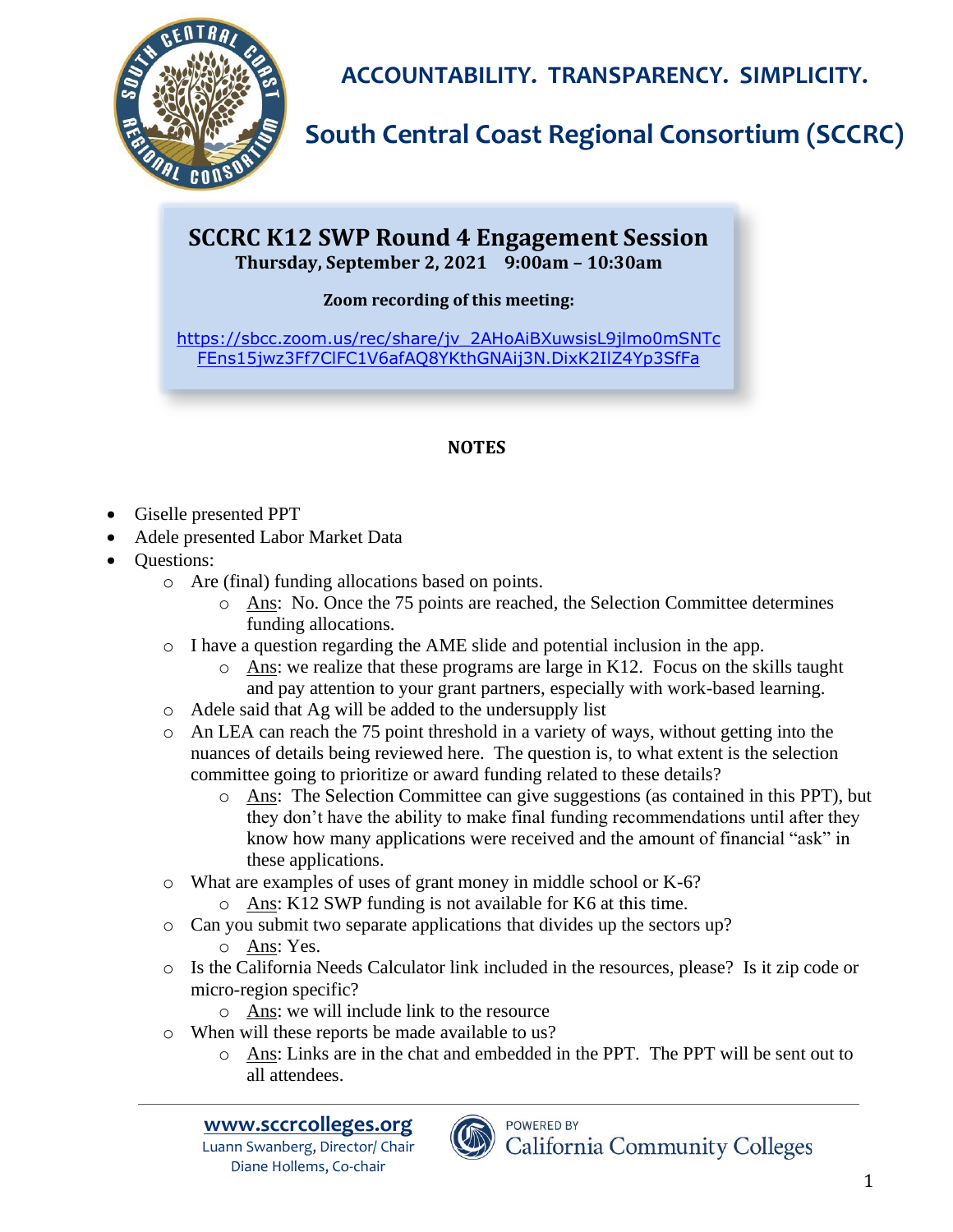#### **Resources:**

**The NOVA Platform Training** – 2021-22 Application Workflow recording is now posted to the K12 SWP web page under the "Webinars" drop down folder: [https://www.cccco.edu/About-Us/Chancellors-Office/Divisions/Workforce-and-Economic-](https://www.cccco.edu/About-Us/Chancellors-Office/Divisions/Workforce-and-Economic-Development/K12-Strong-Workforce)[Development/K12-Strong-Workforce](https://www.cccco.edu/About-Us/Chancellors-Office/Divisions/Workforce-and-Economic-Development/K12-Strong-Workforce)

**Resilient Jobs Report** on regional site:<https://sccrcolleges.org/resources/centers-of-excellence/>

**Centers of Excellence:** <http://www.coeccc.net/region/SouthCentral.aspx>

#### **CHATS:**

.

- 09:29:30 From Elizabeth McKinstry to Everyone: Is the funding allocation based on points?
- 09:31:04 From Elizabeth McKinstry to Everyone: To clarify, any 75 point or more application is funded?
- 09:33:33 From Elizabeth McKinstry to Everyone:

Thanks, just want to be clear on the additional 10 points and how that is figured in the application. New pathways are still dependent on the community college pathway offerings.

- 09:40:29 From Elizabeth McKinstry to Everyone: Can you submit two separate applications that divides up the sectors up?
- 09:53:28 From Elizabeth McKinstry to Everyone: I have a question regarding the AME slide and potential inclusion in an application
- 09:53:38 From Mike Etchart to Everyone:

Quick question about under supplied sectors….I didn't see Ag on the list…wondering why?

09:55:01 From Liz Moore, SLCUSD to Everyone:

What are examples of uses of grant money in middle school or K-6?

09:55:04 From Laurie Arnold, VCOE to Everyone:

An LEA can reach the 75 point threshold in a variety of ways, without getting into the nuances of details being reviewed here. The question is, to what extent is the selection committee going to prioritize or award funding related to these details?

10:05:10 From Luann Swanberg to Everyone:

We are making sure that all of the Selection Committee gets this same information and will share the questions and concerns from this session.